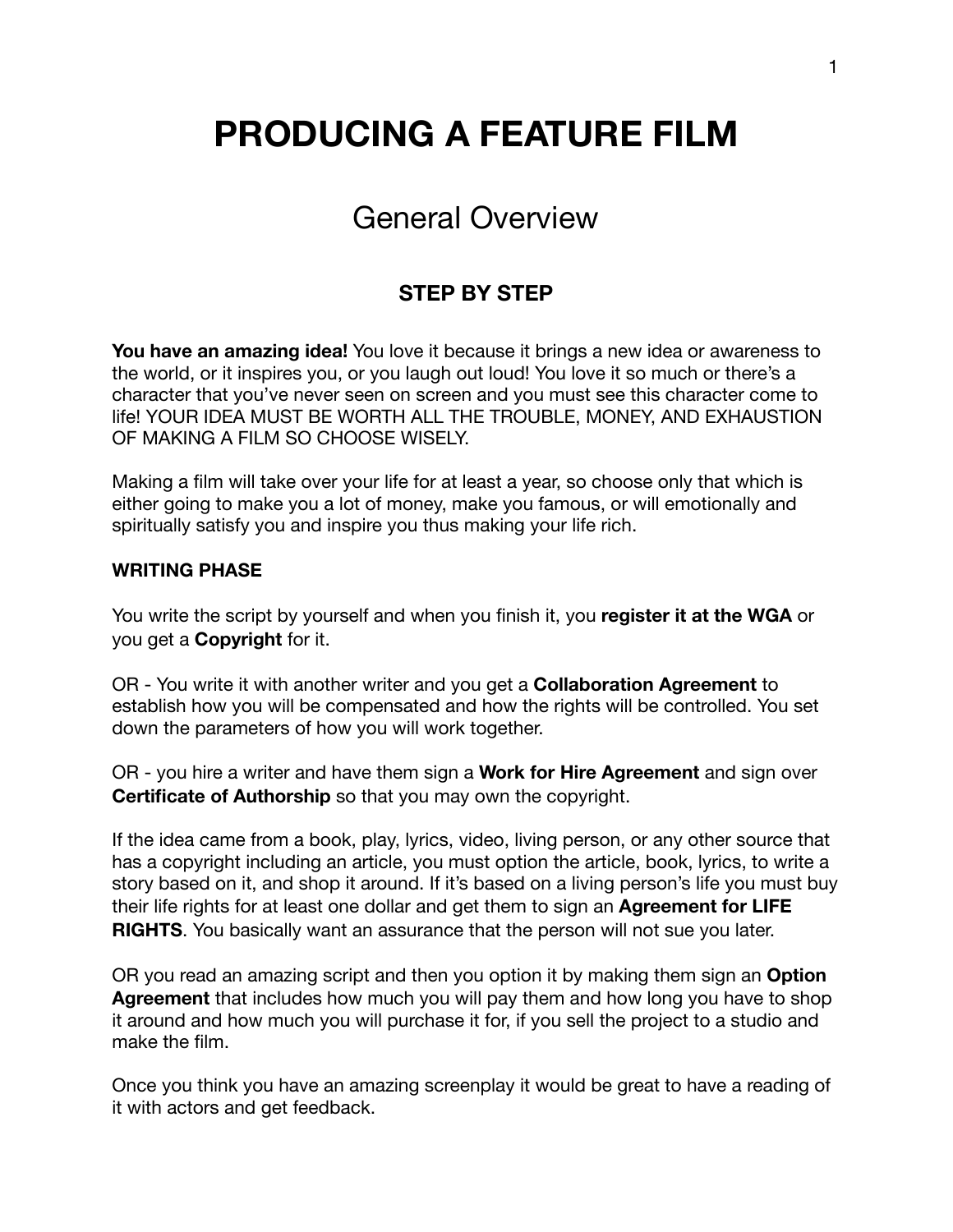In a reading with actors, everything that is not working will become obvious. If it's a comedy and there aren't many laughs, well… there you go! Do a rewrite and punch it up. If it's a drama and everyone hates your protagonist, then rewrite it and make them likable. Rewrite, rewrite, rewrite as much as possible until you absolutely have the best script possible. Save money by cutting out all your "darlings" that don't move the story forward. It's better to cut and edit the script than after you spent money shooting it and cutting it out in the editing room.

A lot of scripts get stuck at many phases of the film making process, but the writing of it is the most common struggle. You may disagree with the writer who doesn't want to rewrite anymore and you may have to replace them. The person who sold you their rights changes their mind and refuses to tell you their story, etc.

#### **YOU HAVE THE SCRIPT READY**

So now you have an amazing script and you shop it around to many investors, production companies, or you plan to produce it yourself and you look around for the money to make it.

#### **FUNDRAISING PHASE**

You must choose a director and actors that will help get you get financing. Everyone is trying to get the most famous actors and directors for this very reason and it's so competitive that unless you have lots of connections, this is probably not the route you will take.

Maybe you go to the film market and try to sell the foreign rights to raise money this way. Or you found out your uncle is a Dentist and has lots of money and wants to support your vision and he wants to live an exciting life by calling himself a "Producer"….

Majority of projects get stuck here…. Everyone is at this stage looking for financing.

You must get Financing - there are many different ways to do it but it requires a lot of work and connections. This is the most complicated part. Look at the Financing Sheet so you can see how you can finance an independent film. You may also **hire a FILM REP** (an agent who represents your film) to try to get financing and distribution. Distribution is tied to who you cast. However, there's a catch 22 which means you can't get famous actors until you get financing, but actors won't commit until you have financing and distribution. Distributors will not agree to distribute your film until you have financing or famous actors attached. They want a guarantee this movie will sell by having a strong **PACKAGE**… (A trick that a Latino filmmaker used, is to get a financier to give them 20% of the budget, so they can put it in the bank to show distributors and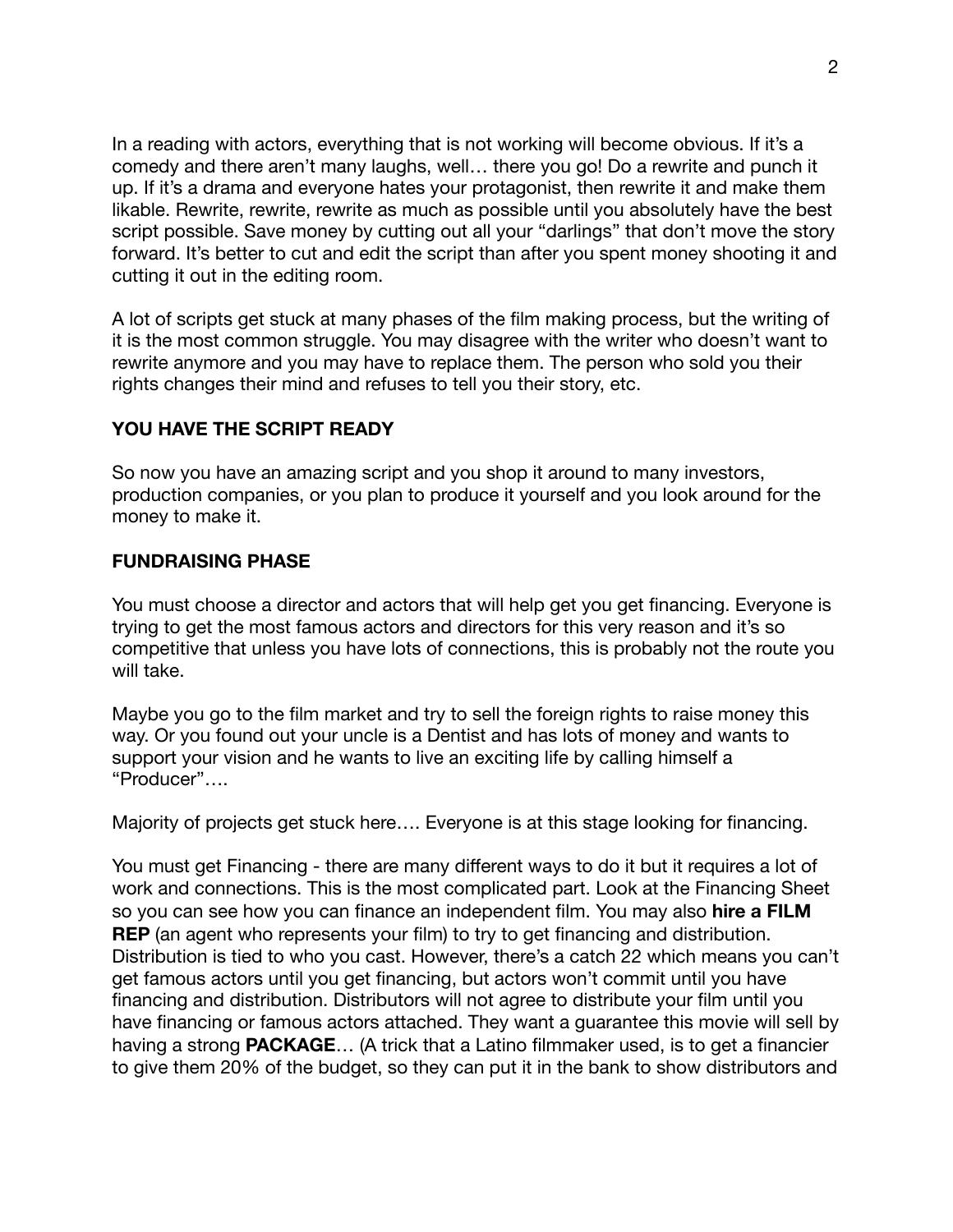actors that they have financing and will get the full amount from the financier once they sign with actors and Distributor.)

So you find investors and you make them sign legal agreements as to when they will get paid back, at what percentage of profit, and how many points, etc. This is very advanced financing beyond my knowledge. Once you have enough money to make it, you can now go into Pre-Production. The minute you decide to go into pre-production you hire a Publicist to make a big announcement and you get social-media going to let everyone know what you are doing.

#### **PRE-PRODUCTION PHASE - six weeks before shoot**

If there are no time restrictions because of a famous actor's schedule, or the right season for lighting of the story, or the financiers want their money by a certain time, you can take as long as you need, but the average time is about 6 weeks. Investors always want their money back so if anybody is lending you money, they want it back with profit as soon as possible or by the agreed time.

If you are trying to get into Sundance, you must calculate how long it will take you to do post-production after you are finished shooting to see if you can meet the deadline in August/September. You cannot send a rough cut because the competition is stiff and no one will watch it past the 10 minutes.

In the 6 weeks you need to:

If you haven't already done this - Set up your Corporation, LLC, or DBA so you can get a bank account for you Production Company. Get all your stationary and logos for your Production Company so you look professional. You must get insurance if you are going to rent equipment and work with SAG actors.

Hire Location Scout and Line Producer. Find all your locations - get all your permits from LA FILM WORKS. Set up payroll or figure out how people get paid.

**Hiring A Director** is crucial - always pick a Director who is respectful to actors. No amount of profit is worth it if any human being is getting abused! Do not hire directors who manipulate actors. This is bad karma that can lead to bad press or actors who will refuse to perform crucial scenes later. Directors set the tone for the shoot. You want someone who is firm, but respectful. They must be punctual and meet deadlines. They must be passionate about your project and make it their own.

**Hire ACTORS**, and all your Crew and make them sign all the necessary AGREEMENTS. Hire as many women and people of color!!! If there are men with too much ego and testosterone please avoid hiring them so you don't get any sexual harassment complaints. (Spotting predators.) If you are hiring a Female Director make sure all your crew is supportive of that or don't hire those crew people. If you have doubts or bad feelings about anyone, trust the feeling. Your gut and heart are never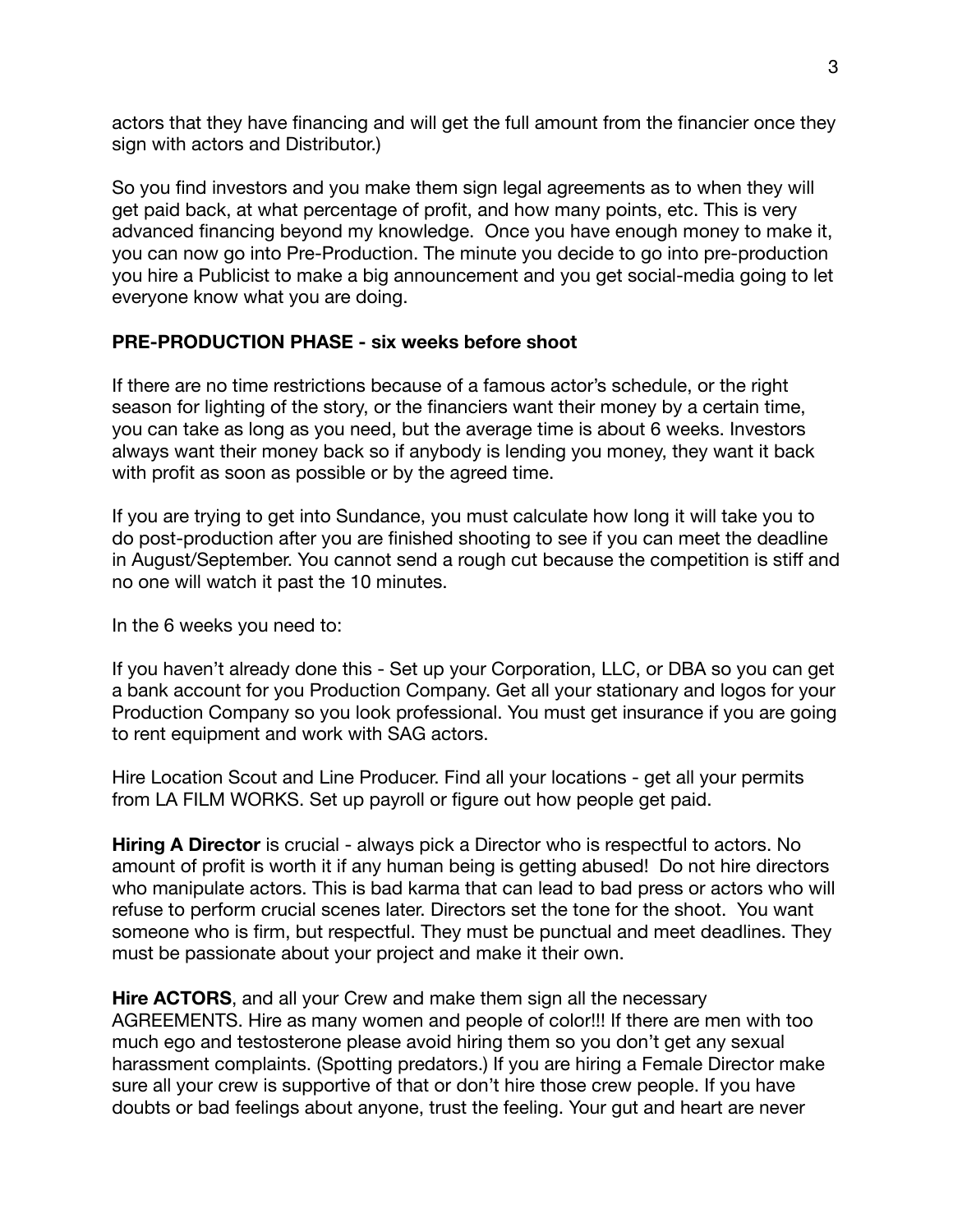wrong! Ask yourself, if I was in the desert and we had very little food and water, would I be okay around this person, or would they take my water and let me die? When you are in a production, you are running on little sleep and patience and anything that bothers you about a person now only gets magnified after a few days or weeks of shooting.

**CASTING SESSION** - Union or Non-Union - always state if there is nudity or sexually explicit scenes in casting notice before casting sessions happen and if there is pay or no pay. You must have casting session in a public place - never your home. Be clear and specific about what you want. Be kind and courteous to all actors especially if you are not paying them anything!

If it's a Union shoot sign with SAG - attend their free workshops ahead of time on how to work with SAG actors and all the requirements including insurance and how you make payments, etc.

Buy all the necessary props, costumes, special set pieces, etc. The DP hires all the crew and rentals for the equipment to shoot the film.

Every department has to start working and getting ready for production, actors get measured for costumes, make-up tests, body prosthetics get made, sets get built, any special effects or choreography has to start practice or rehearsals. Composer has to write a song that has to be sung or danced to, etc. Animals need to be trained, etc.

DIRECTOR & DP work together to design shooting list - if there is money you can hire an artist to draw the **STORY BOARDS** 

LINE PRODUCER ORGANIZES **SHOOTING SCHEDULE** WITH DIRECTOR - Based on the schedule they have to average so many pages a day. If they don't, the 1st Assistant Director has to push the Director and Crew to work faster.

#### **PRODUCTION PHASE**

The first day of shooting, you shoot either your sex scenes so actors don't get embarrassed later, or your easy shots to ease people into the shoot. Depends what tone you want to set on the set.

Always have craft services even if you have a tiny budget. Food is fuel. Not enough food makes your crew lag and you pay more because it will take longer to shoot. Lots of sugar, caffeine, and water!

Always anticipate potential hazards like the weather, people messing around and getting hurt, someone getting hit. So always have a First Aid kit. If you're shooting in the desert, have lots of water and sunscreen, etc. If you're shooting in Mexico, have everyone pledge not to drink alcohol until the end of the shoot so they don't end up in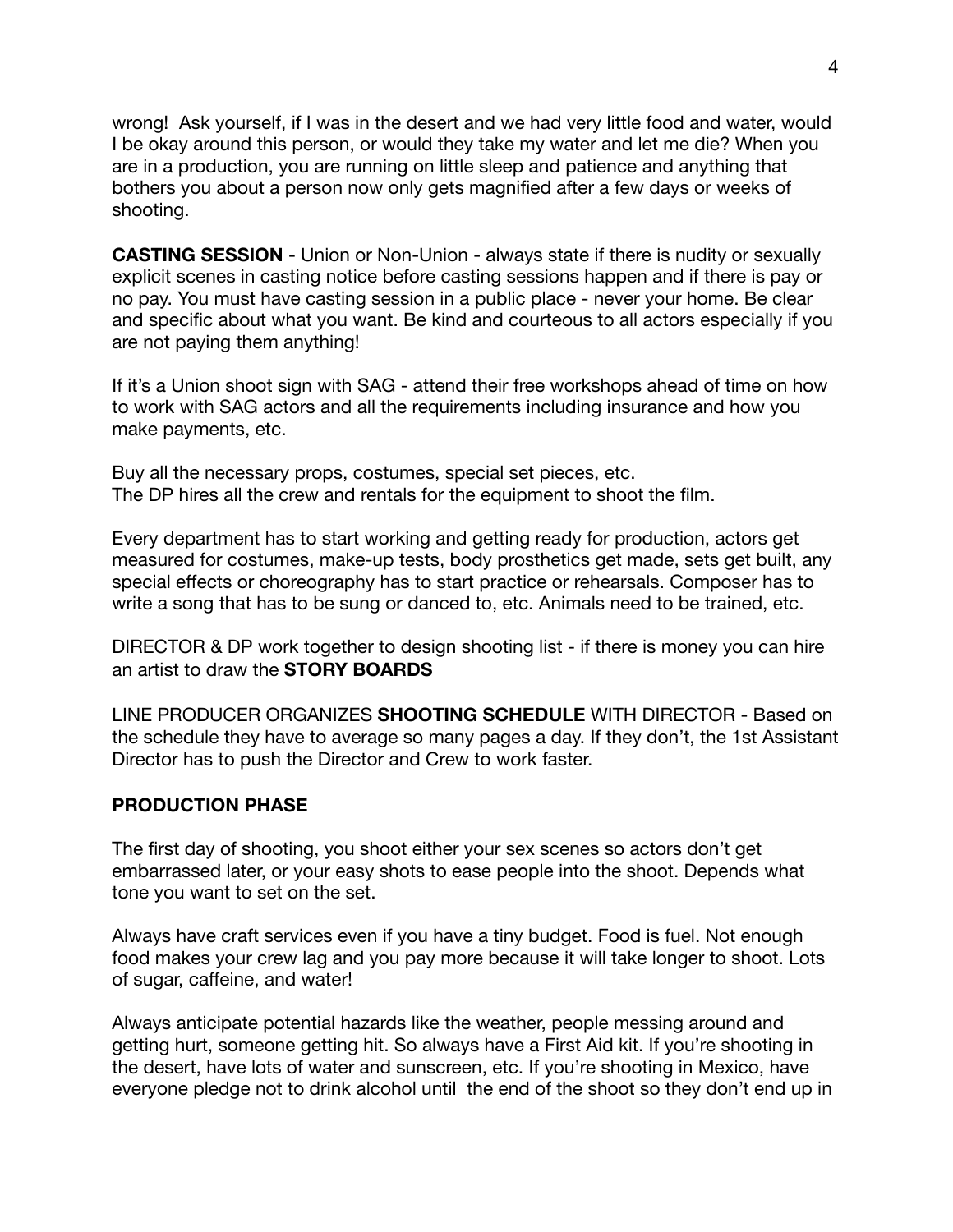jail or go missing, etc. (This is a good way to identify alcoholics or addicts and filter them out.) Your job as a Producer is to make sure everyone is safe and there are no lawsuits of any kind, or anyway you are breaking any laws where you will be vulnerable to being taken advantage of by anyone. People will always assume you have lots of money, and greedy people crawl in to see where there is a "chink in your armor."

**ALWAYS RESPECT BOUNDARIES!** If you see anyone, especially the Director, not respecting boundaries you must take them aside and tell them to stop and have them privately apologize to anyone they disrespected. If a Female Director is being disrespected by a male crew member who is trying to test her, you must speak to the Director and have her publicly (in front of other crew members they are working with) fire the male crew member who is challenging their authority so that the rest of the male crew members know it is unacceptable. If she does not feel comfortable doing it, then you must do it for them, publicly, and remind everyone that she is the chief on the set, otherwise the crew will not listen anymore and your production might suffer or become a disaster. If the whole crew rebels, then fire all of them. The Director is the captain of the ship during production. The Producer is the God-father/Queen Isabela of the Production and if need be - GOD - and step in and stop production, change route, or change course. Being in production is the closest you get to going to war without getting killed. It's usually 12 hour days that will test your sanity. You cannot work more than 12 hours. You cannot force anyone to work more than 12 hours without compromising their safety or sanity. People need to rest at least 12 hours so they don't crash physically, emotionally or spiritually.

Production always runs late… Make sure your DP works fast and has all the lighting prepared in their shot list before they come in. Never let anyone wing it if possible, unless the electricity goes out and you have to light with whatever is available. The artistic choices all need to be made in pre-production as much as possible to save money. The risk is that when you are inspired in the moment and it delays things it can cost you a crucial scene later. You must balance time, money, quality and make quick decisions as to what to prioritize in that moment.

If you are shooting for a festival deadline you must have a tech person transferring your images to two external hard drives on the set to save time and have the Editor start putting the scenes together. Always make copies of all of your work as a back up!

Make sure you have a great Script Supervisor who is making sure all shots are being accounted, and that there are no errors or omissions or anything that is going to be troublesome in post production.

At the end of the shoot have a CAST & CREW PARTY at CASA FINA to celebrate! :)

#### **POST PRODUCTION PHASE**

The Editor assembles a rough cut and shows it to you and the Director and you give notes on the scenes and images. Sound can be fixed when the Sound Editor gets it.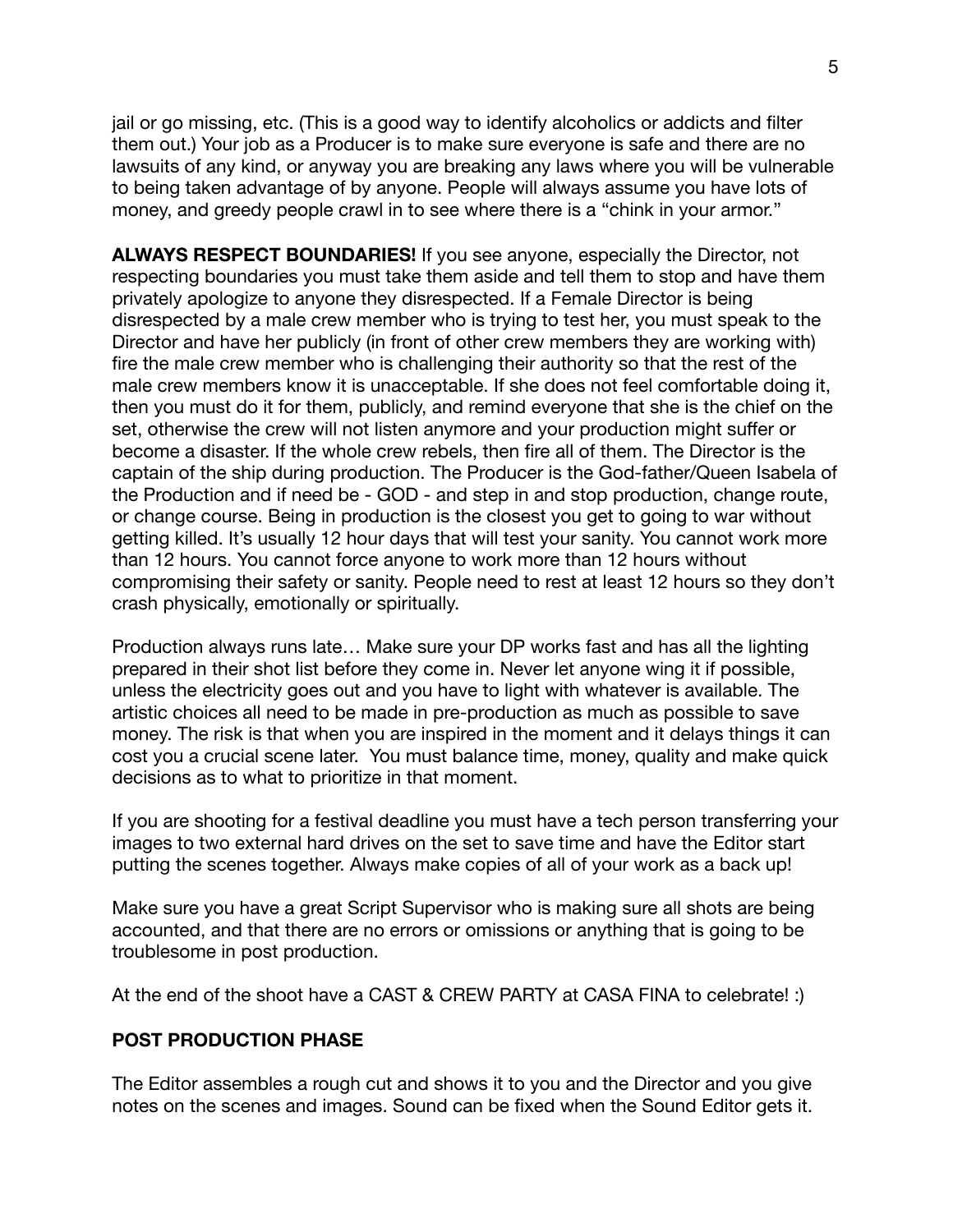Check that there are no errors or omissions or that you did not, in anyway, infringe on any copyright. Productions with money hire Lawyers to do this to make sure no one can sue you for defamation, libel, or whatever other reason. Make sure you did not accidentally shoot a brand or product logo anything that has a copyright. If you did, you must hire someone to clean it up, or remove it, or cover it up, or cut the scene out.

Although it is customary that the Editor is chosen by the Director, make sure the Editor works for you. Because if it comes down to a creative disagreement fight, there must be a Producer's Cut and a Director's Cut… It's art. You want the Editor to listen to you because you have to sell the movie. The Director may disagree with you because they want to keep their integrity as an artist, but it might make it less "commercial."

Your sound Editor and Composer are busy creating the music and sounds that are going to go into the film.

When you are satisfied with the images of your film and you are happy with it, then the sound editor and composer will get a chance to create the sound and music score for it. Once they are done, a Sound Editor/Engineer will input it into the film. Once the music and sound and image are perfect then you can LOCK THE PICTURE.

You can have a screening for the cast & crew. Make sure no press or bloggers or anyone who might think they are a journalist comes to this screening. I had an idiot friend of a crew member come to the screening and starting giving me a bad review on IMDB and called it the EAST LA Premiere - really condescending which affects your rating. Really ridiculous. Make sure everyone signs a release stating that they cannot blog about it or rate it or anything. If they are interested in doing that they can talk to the publicist once it's going to have a premiere so they get all the facts right.

Your publicist is scouting opportunities for your Actors and Director to come out in stories in the press or social media.

Your Graphic Designer is designing posters, materials for the publicity packet. Editor is making a Trailer and short commercials if you're trying to get a distributor.

You can invite Distributors; try to meet them at the film marker, etc. They are overwhelmed, so they go to Film Festivals to scout films so that they don't have to waste their time with all the junk getting made.

You submit to Festival and if you can hire a Film Rep great! They can shake the bushes for you. It's so competitive that it's hard to get into them unless you know someone... If you get into SUNDANCE you must exploit the hell out of this and take a publicist to the festival so that you can create BUZZ at the festival. This can make the difference between not getting distribution and getting an award and distribution and a lot of money. BUZZ will help raise the price of your film.